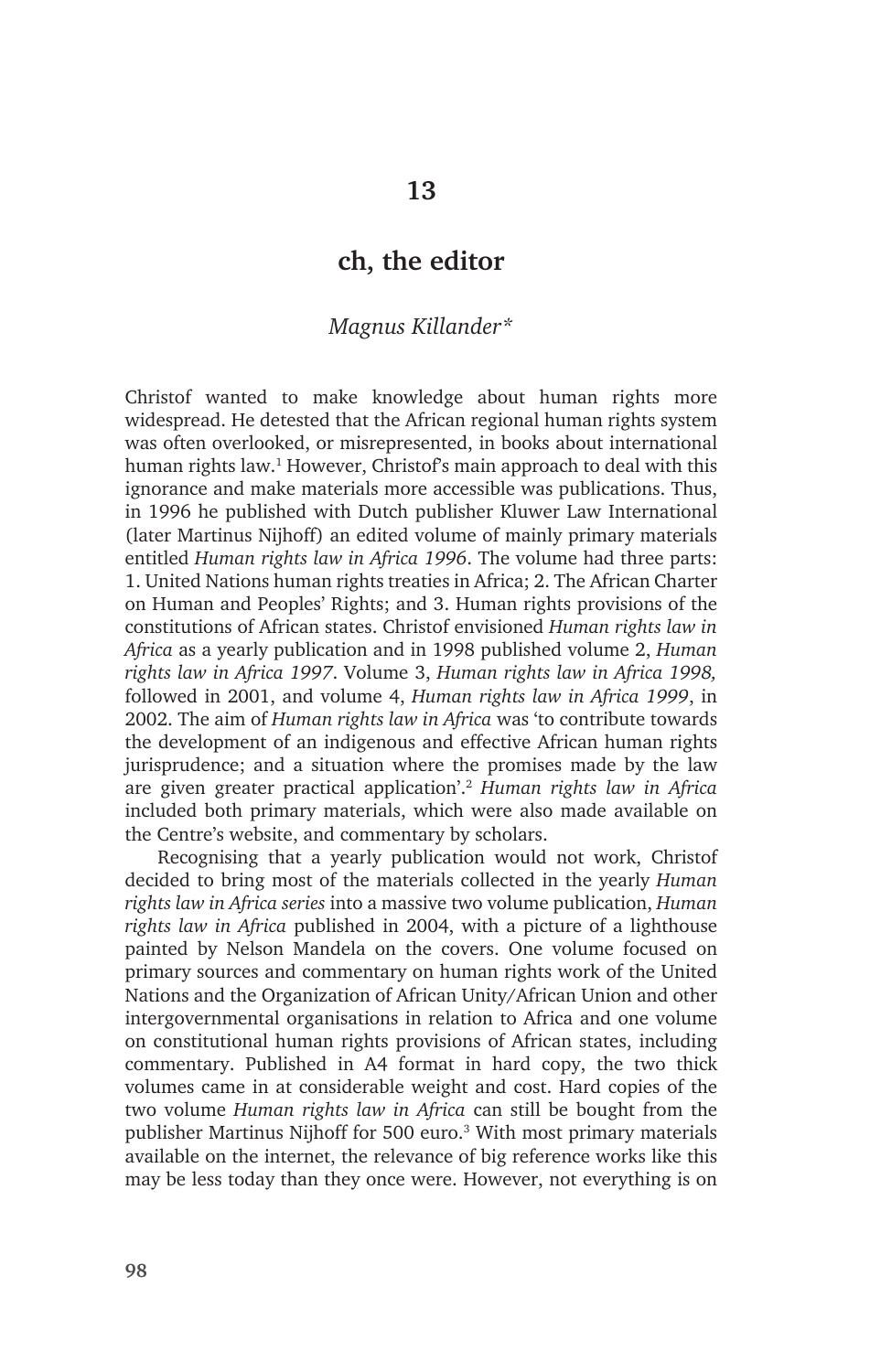the internet and for anyone interested in the preparatory works of the African Charter on Human and Peoples' Rights, *Human rights law in Africa 1999*, is the easiest way to find them.

The two-volume *Human rights law in Africa* was the first publication that I started to work on when I came to the Centre for Human Rights as an intern in November 2002. A few years later Christof had the idea that it would be useful to have a more concise book for teaching purposes which led to the first edition of the *Compendium of key human rights documents of the African Union,* which we edited together. In the *Compendium* we brought together primary documents, some in extracts, including from decisions of the African Commission on Human and Peoples' Rights which we had started to publish in the *African Human Rights Law Reports* (*AHRLR*), another of Christof's initiatives which appeared in its first edition in 2004. In addition to decisions of the African Commission (and later decisions of the African Committee on the Rights and Welfare of the Child and the African Court on Human and Peoples' Rights), the *AHRLR* included selected judgments from domestic courts in Africa. Christof recognized the language barriers of the continent, so *AHRLR* also appeared in a French edition and the *Compendium* was published in French, Portuguese and Arabic editions. The last edition of the *Compendium* in English appeared in 2016 and we were busy considering what to put in and leave out in a new edition when Christof passed away.

In 2001 the first issue of the *African Human Rights Law Journal*  (*AHRLJ*) was published with Christof and Frans Viljoen, who would later replace Christof as director of the Centre for Human Rights, as editors. Frans was the editor-in-chief, a role he has retained to date. The two brains behind what the Centre for Human Rights is today made a formidable editorial team. Eventually, Christof realised that as long as you have the right people in place to do the job you don't necessarily need to be hands on yourself. With so many ideas about everything that could and should be done and so little time in a day, Christof left the editing of *AHRLJ* in the capable hands of Frans and his team and became the chair of the *AHRLJ* advisory board.

In 2005 it was time to unveil another of Christof's initiatives. Pretoria University Law Press (PULP) was the first university press in South Africa dedicated to legal publishing. The first publication was *Socioeconomic rights in South Africa* edited by Christof and Danie Brand, then a senior lecturer in the Department of Public Law of the University of Pretoria and a research associate of the Centre for Human Rights, who is now the Director of the Free State Centre for Human Rights. Among early publications of PULP were compilations like the *Compendium of key human rights documents of the African Union* and *Human rights, peace and justice in Africa: A reader* which Christof compiled (with